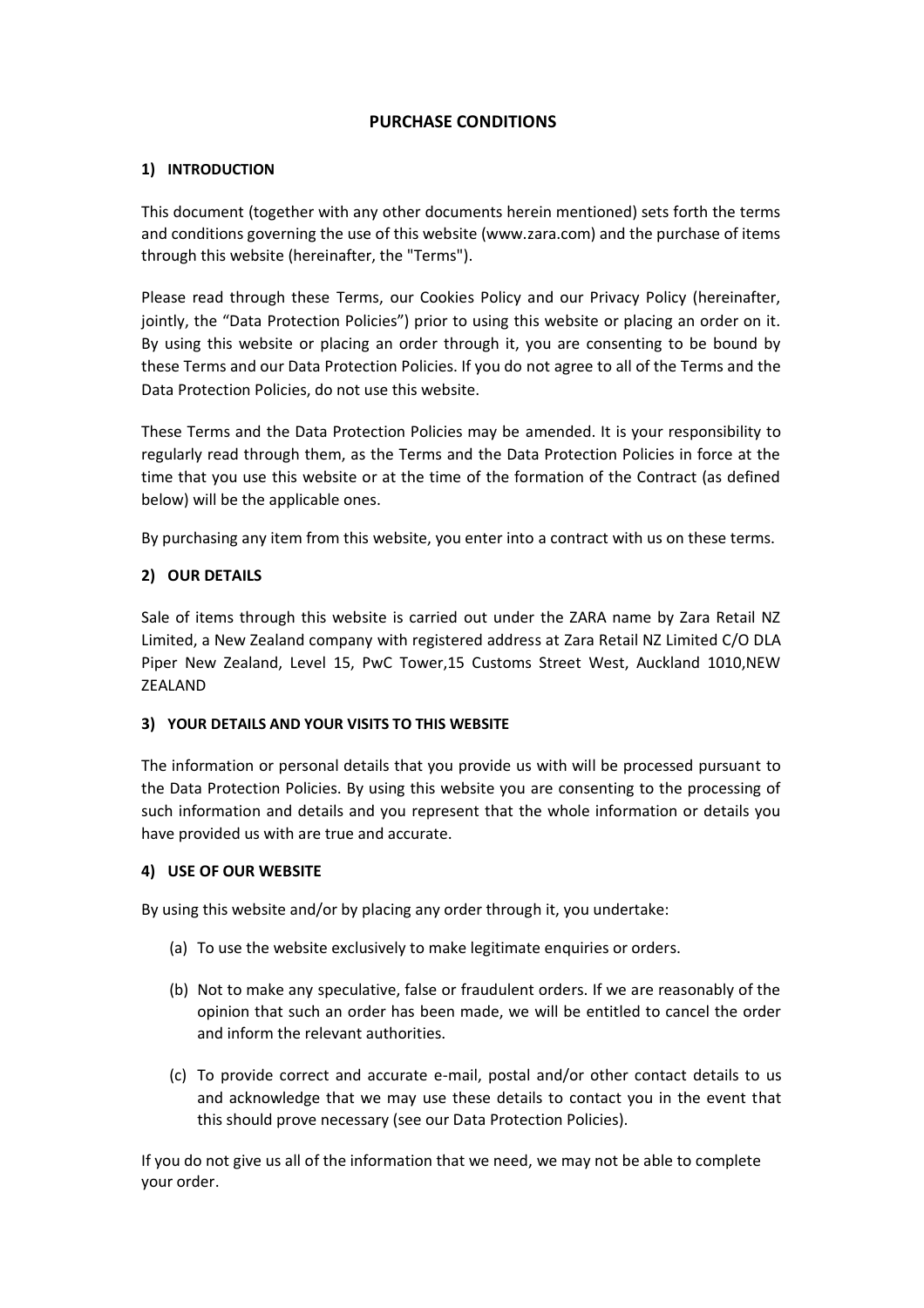By placing an order through this website, you represent and warrant that you are at least 18 years old and are legally capable of entering into binding contracts.

# **5) SERVICE AVAILABILITY**

Items offered on this website are only available for delivery to New Zealand.

### **6) HOW THE CONTRACT IS FORMED**

The information set out in the Terms and the detail contained on this website do not constitute an offer for sale, but rather an invitation to treat. No contract in respect of any items will exist between us and you until your order has been expressly accepted by us, whether or not funds have been deducted from your account. If we do not accept your offer and funds have already been deducted from your account, these will be fully refunded. To place an order, you must follow the online shopping process and click on "Authorise payment" to submit the order. After this, you will receive an email from us confirming receipt of your order (the "Order Confirmation"). Please note that this does not mean that your order has been accepted. Your order constitutes your offer to us to buy one or more items from us. All orders are subject to acceptance by us, and we will confirm this acceptance to you by sending you an email that confirms that the item is being sent (the "Shipping Confirmation"). The contract for the purchase of an item between us (the "Contract") will only be formed when we send you the Shipping Confirmation. The Contract will relate only to those items for which we have confirmed dispatch in the Shipping Confirmation. We will not be obliged to supply any other items which may have been part of your order, until the dispatch of those items has been confirmed in a separate Shipping Confirmation.

# **7) AVAILABILITY OF ITEMS**

All orders for items are subject to availability and in this regard, in the event of supply difficulties or because items are no longer in stock, we reserve the right to give you information about substitute items of an equal or higher quality and value which you can order. If you do not wish to order the substitute items we will reimburse any monies that you may have paid.

# **8) REFUSAL OF ORDER**

We reserve the right to withdraw any items from this website at any time and/or remove or edit any materials or content on this website. Whilst we will use our reasonable endeavours to process all the orders submitted to us, there may be exceptional circumstances which mean that we may need to refuse to process or accept an order after we have received it or sent you an Order Confirmation, which we reserve the right to do at any time. We will not be liable to you or any other third party by reason of our withdrawing any item from this website, removing or editing any materials or content on this website, or for refusing to process or accept an order after we have received it or sent you an Order Confirmation.

#### **9) DELIVERY**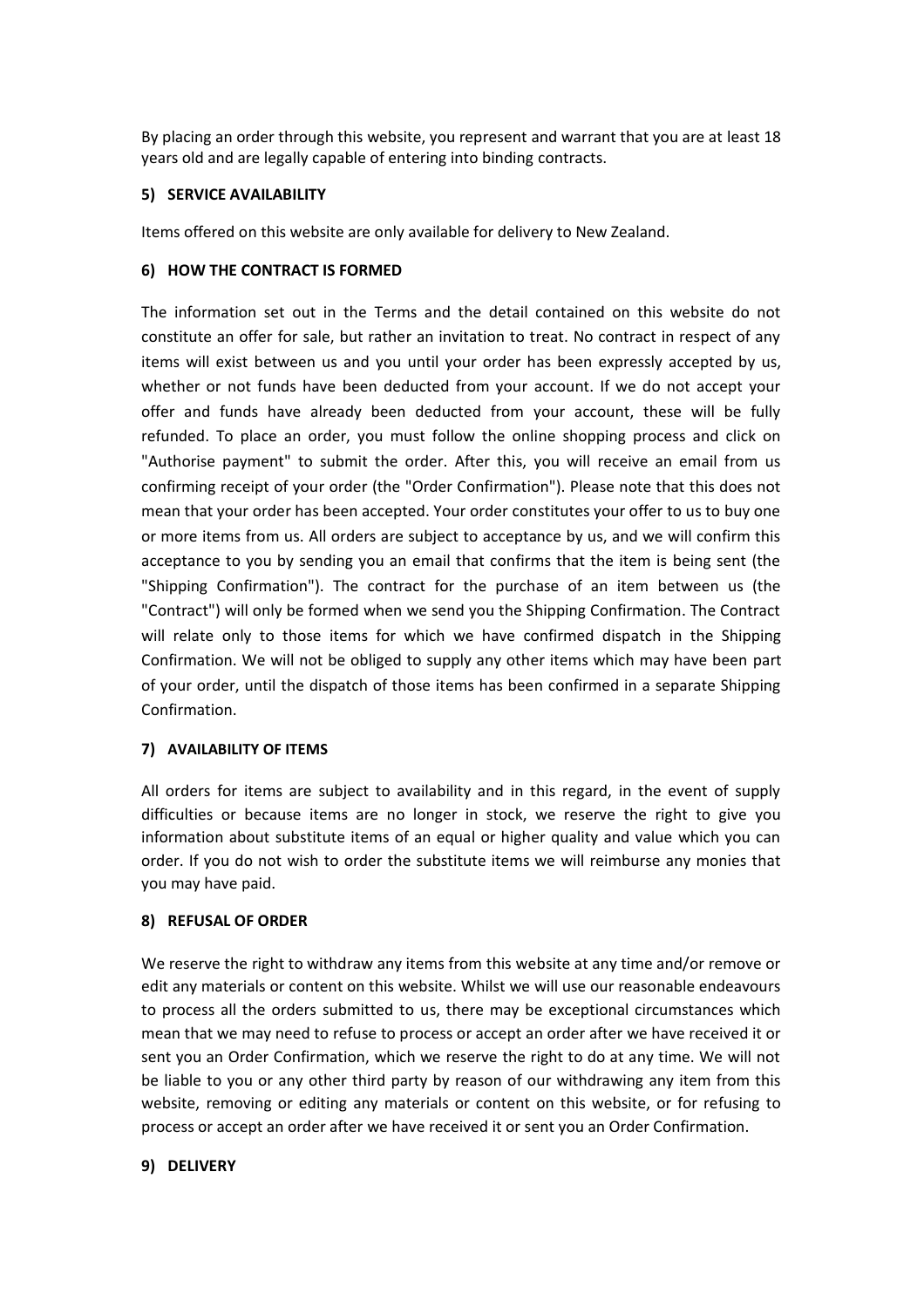Subject to availability (see Clause 7 above), and unless there are any exceptional circumstances, we will endeavour to fulfil your order for items listed in any Shipping Confirmation by the delivery date set out in that Shipping Confirmation or, if no estimated delivery date is specified, then within a maximum of 30 days of the date of the Order Confirmation. If we fail to deliver the items within 30 days of the date of the Order Confirmation, you may cancel the Contract and we will reimburse you the price paid for the items and any delivery costs paid.

If our supply of the items is delayed by an event outside our control, then we will contact you as soon as practicable to let you know, and we will take steps to minimise the effect of the delay. Provided we do this, we will not be liable for delays caused by the event, but if there is a risk of substantial delay you may

contact us to end the Contract and receive a refund for any items you have paid for but not received. With regard to the virtual gift card, we will send it on the date indicated by you when you place your order.

Please note however that we do not deliver on Saturdays or Sundays, except in the case of the virtual gift card which will be delivered on the date indicated by you.

For the purposes of these Terms, "delivery" will be deemed to have occurred when you or a third party nominated by you takes physical possession of the items, which will be evidenced by the signing for receipt of the items at the agreed delivery address. The virtual gift card will be deemed to be delivered in accordance with the Terms and Conditions of the Gift Card, and in all cases on the delivery date of the virtual card to the e-mail address indicated by you.

#### **10) UNABLE TO DELIVER**

If we are unable to deliver, your items will be returned to our depot. We will leave a note explaining where your parcel is.

If after 15 days from the date your order is available for delivery, the order could not be delivered for reasons not caused by us, we will assume that you wish to cancel the Contract and it will be deemed terminated. As a result of the termination of the Contract, we will return to you all payments received from you, including delivery charges (except for any additional costs resulting from your choice of any delivery method other than the ordinary delivery method that we offer) without any undue delay, and at any rate, within 30 days of the date on which this Contract has been terminated.

This Clause 10 will not apply to the virtual gift card, for which the delivery is governed by the Terms and Conditions of the Gift Card and Clause 9 above.

#### **11) INSTANT DELIVERY**

If you have chosen the delivery at store option, we may subsequently notify you that our "Instant Delivery" service is available for the items in your order, but as this is subject to stock availability and other factors, it cannot be chosen by you when you place your order. If we have notified you that "Instant Delivery" is available, your order will be available to be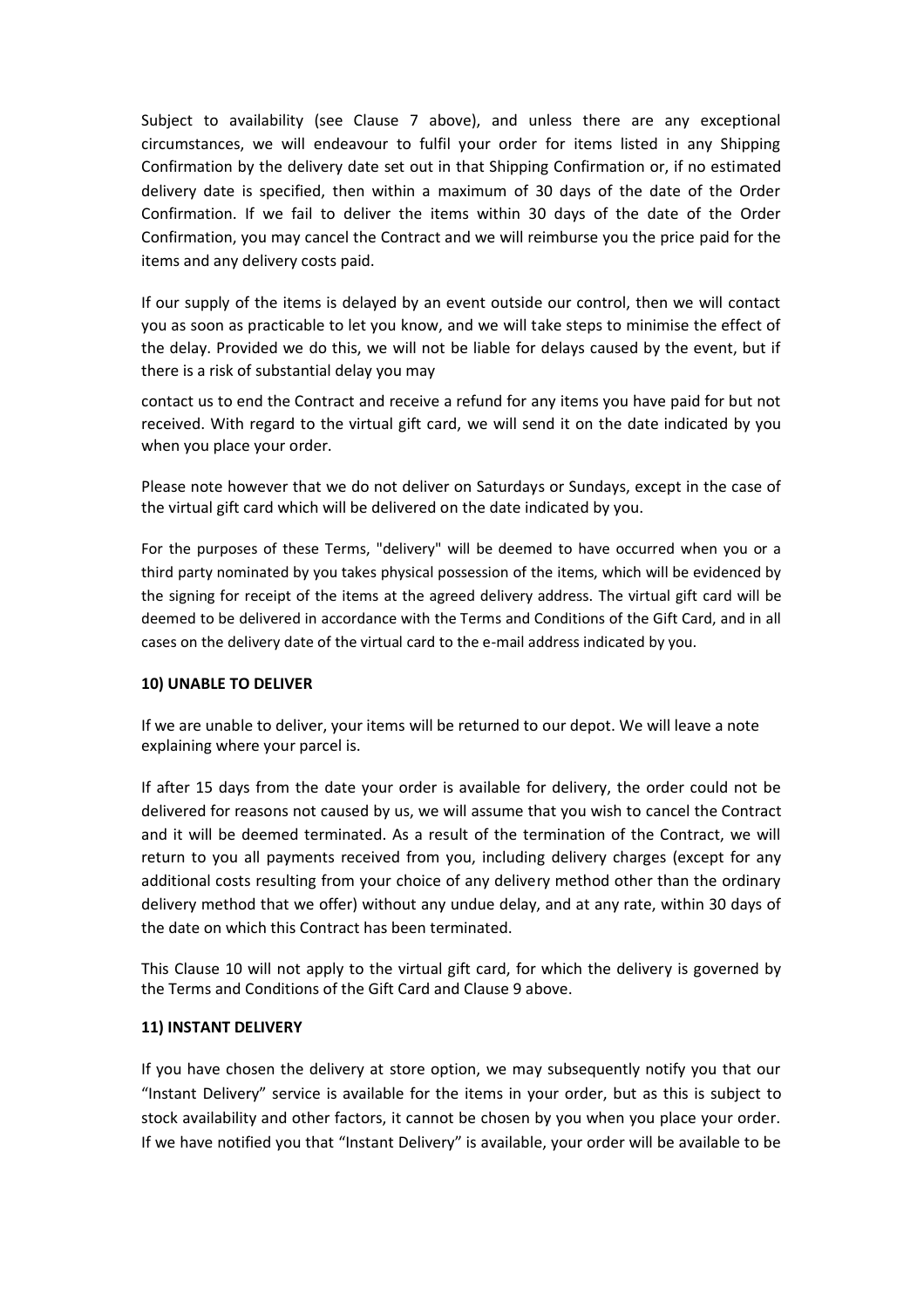picked up by you from that store before the estimated delivery dates that are stated in the help section of our website.

Once your "Instant Delivery" order has been prepared, we will contact you to let you know that it is ready to be picked up. You can pick up the order either in person (by presenting the order number and you may also be required to proof of identity) or you can appoint someone else to pick up the order on your behalf. In such cases, the appointed person must present the order number and may also be required to provide proof of identity.

The terms of this Clause 11 (together with the rest of these Terms) will apply to you if you make a purchase via the "Instant Delivery" service, and will be subject to any other applicable regulations.

# **12) RISK AND TITLE**

The Items will be at your risk from the time of delivery.

Ownership of the items will only pass to you when we receive full payment of all sums due in respect of the items, including delivery charges, or upon delivery (as defined in Clause 9), whichever is the later.

# **13) PRICE AND PAYMENT**

The price of any items will be as stipulated on our website from time to time, except in cases of obvious error. While we try to ensure that all prices on this website are accurate, errors may occur. If we discover an error in the price of any items you have ordered, we will inform you as soon as practicable and give you the option of reconfirming the order at the correct price or cancelling it. If we are unable to contact you, the order will be treated as cancelled and if you have already paid for the items you will receive a full refund. We are under no obligation to provide the items to you at the incorrect (lower) price (even after we have sent you a Shipping Confirmation) if the pricing error is obvious and unmistakable and could have reasonably been recognised by you as an incorrect price.

The prices on this website include GST but exclude delivery costs, which will be added to the total amount due as set out in the help section of the website.

Prices may be changed at any time, but (other than as set out above) changes will not affect orders for which we have already sent you an Order Confirmation. Therefore, except as provided above, price adjustments on previous orders are not permitted.

Once you have finished shopping, all the items you wish to purchase are added to your basket and your next step will be to go through the checkout process and make payment. To do this, you must follow the steps of the purchase process, completing and verifying the information requested in each step. Throughout the purchase process, before payment, you can modify the details of your order. There is a detailed description of the purchase process in the help section of the website. Also, if you are a registered user, a record of all the orders placed by you is available in the "My Account" area.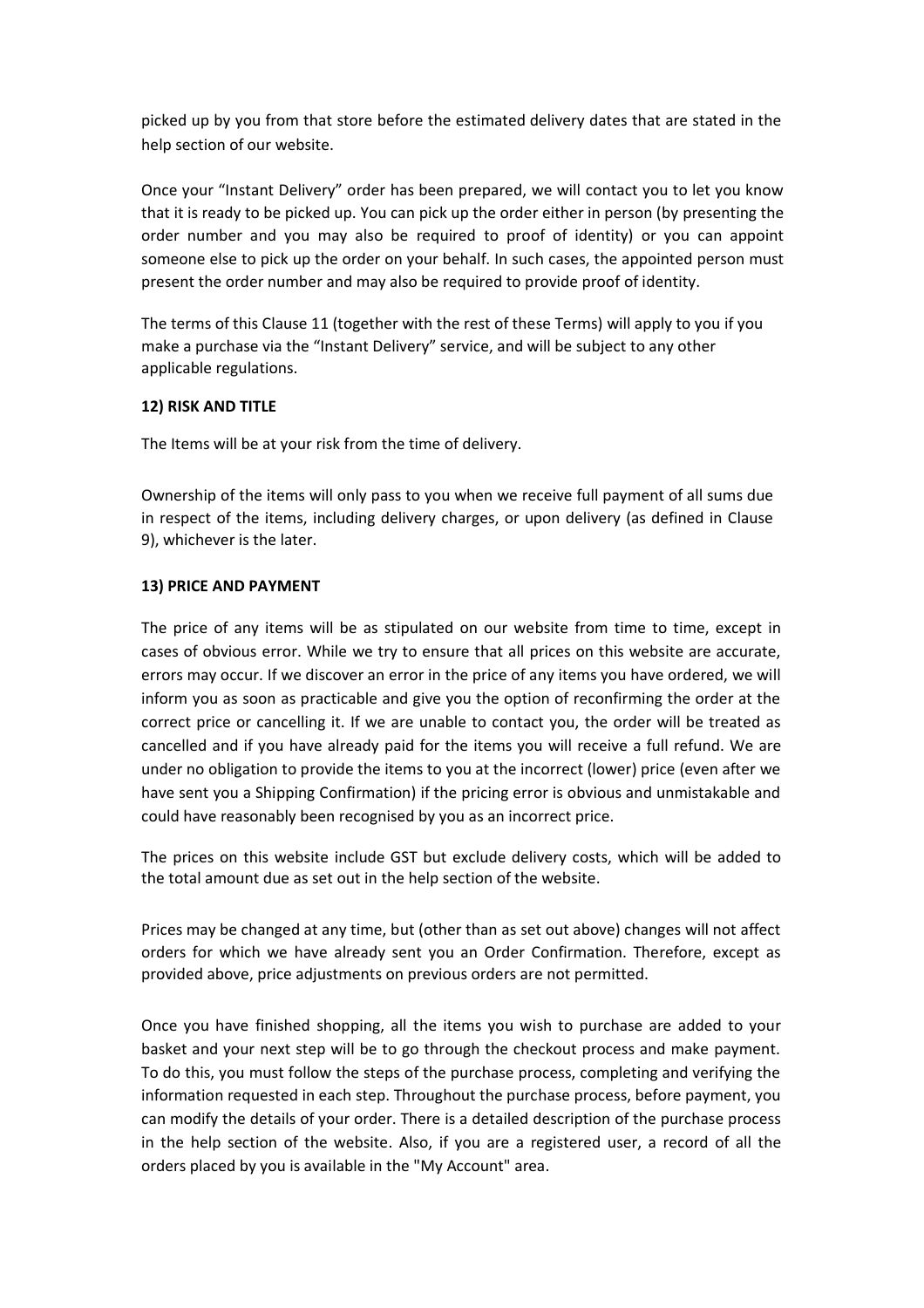Payment can be made by Visa, Mastercard, American Express, CUB, JCB, PayPal, Apple Pay, and IN Card. You can also pay all or part of the price of your order with a Zara gift card or voucher card for New Zealand issued by Zara Retail NZ Limited. If you subsequently wish to exchange your order due to "Change of size", this option will only be available if you have used any of the following means of payment: Visa, MasterCard, American Express or JCB.

To minimise the possibility of unauthorised access, your credit card details will be encrypted. By clicking "Authorise payment" you are confirming that the credit card is yours or that you are the legitimate holder of the gift card or the credit voucher card. Credit cards are subject to validation checks and authorisation by your card issuer, but if your card issuer fails to authorise payment to us, we will not be liable for any delay or non-delivery and may not be able to form a contract with you.

# **14) ORDERING THROUGH ELECTRONIC DEVICES IN STORE, AND MAKING PAYMENT FOR THOSE PURCHASES**

If you are placing your order through one of the electronic devices that are available at certain ZARA stores in New Zealand for this purpose, you must follow the steps of the purchase process that appear on the device, completing or verifying the information requested in each step. Throughout the purchase process, before payment, you can modify the details of your order. You must choose your payment method, and whether or not you require a gift receipt (if one is available), before you place your order. Please note that a binding order is placed at the time that you press the relevant "Authorise Payment" button on the device screen, and you are required to pay for your order once it has been placed.

Payment can be made by PayPal or Zara gift card, and the above provisions regarding validation checks and authorisation of your card will apply. You may also be given the option to pay for your order at the till, and in which case, your payment can be made by any of the means of payment available in those stores.

# **15) BUYING ITEMS AS A GUEST**

The functionality of buying items as a guest is also available on this website. For this type of purchase, we will only request from you the essential data that is required to process your order. Upon completion of the purchase process, you will be offered the possibility of registering as a user or continuing as a non- registered user.

# **16) STATUTORY CONSUMER RIGHTS**

Notwithstanding anything in these Terms, certain legislation including the *Consumer Guarantees Act (1993)*, may imply warranties, conditions or guarantees or impose obligations or remedies which cannot be excluded, restricted or modified except to a limited extent. To the extent that such legislation applies, these Terms must be read subject to those statutory provisions and nothing in these Terms is intended to alter or restrict the operation of such provisions.

If the statutory provisions outlined above apply, notwithstanding any other provision of these Terms, to the extent that we are entitled to do so, we limit our liability in respect of any claim under those provisions to (at our option):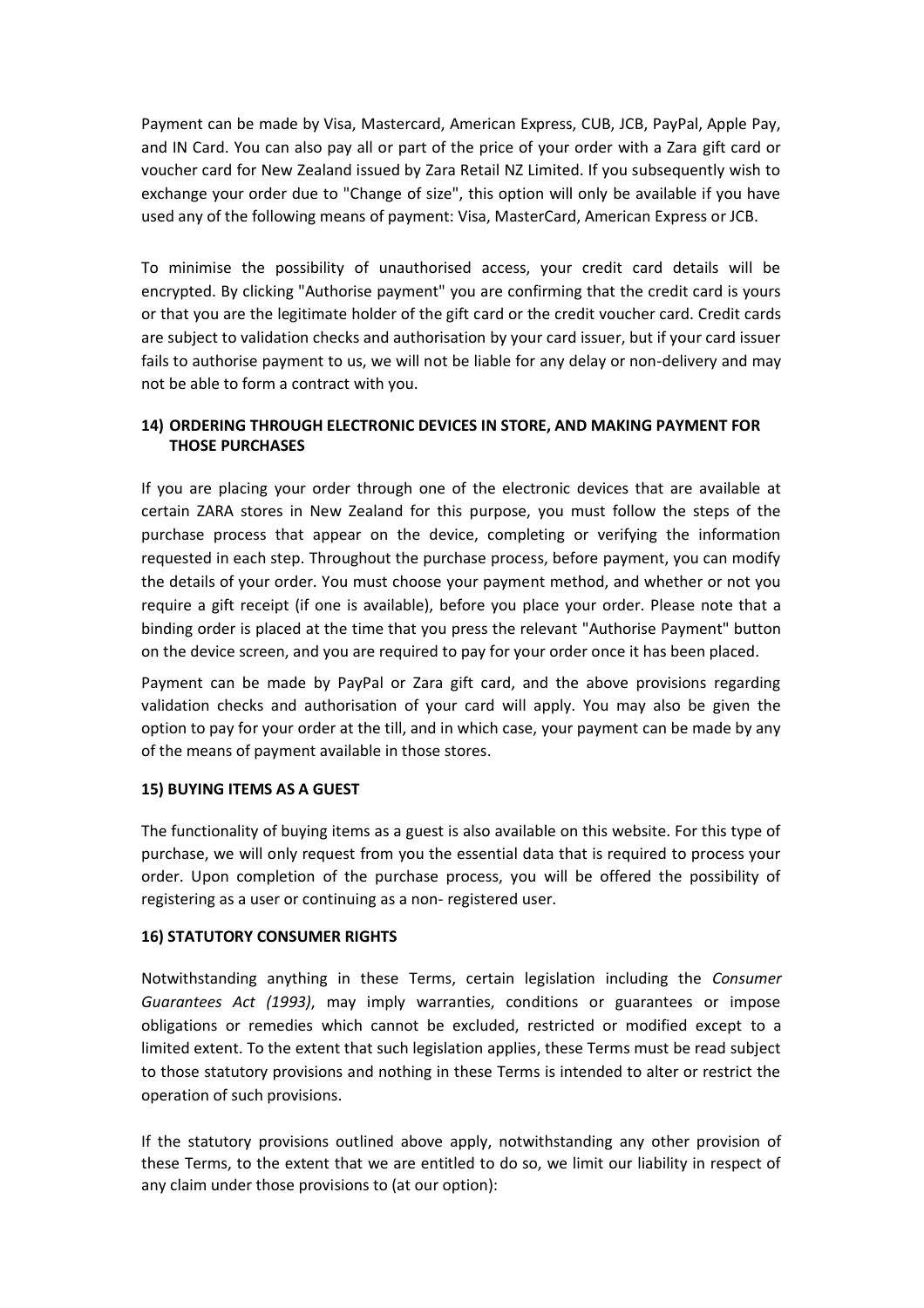- (a) in the case of services, the supply of the services again or the payment of the cost of having services supplied again; and
- (b) in the case of goods, the replacement of the goods or the supply of equivalent goods, the repair of such goods, the payment of the cost of replacing the goods or acquiring equivalent goods, or the payment of the cost of having the goods repaired.

# **17) RETURNS POLICY**

You may request a refund for your order for any reason up to 30 days from the date on which you receive the Shipping Confirmation, by notifying us of your decision to request a refund by going to the New Zealand store for an online order or using the following contact details: through the live webchat available on our website Monday through Friday from 9:00 to 21: 00 local time and from 9:00 to 18:00 local time on Saturday, or through the email address [info-nz@zara.com o](mailto:info-nz@zara.com)utside chat service operating hours or by calling our Freephone number 0800 880 501.

To meet the cancellation deadline, it is sufficient for you to have sent your communication concerning your exercise of the right to a refund before the refund period has expired.

If you have been charged for any items, we will process a refund, which will include the cost Please refer to our Returns and Exchanges Policy in the help section of the website for further information.

Return of gift cards is governed by the Terms and Conditions of the Gift Card.

You do not have the right to cancel any Contract when it is for the delivery of any of the following three categories of "**Excluded items**":

- (a) Items that have been made to your specifications or clearly personalised;
- (b) Sealed audio recordings, sealed video recordings or sealed computer software, once they are unsealed/unwrapped after you have received them; or
- (c) Sealed items that are not suitable for return for health protection and hygiene reasons (e.g. underwear, swimwear, earrings, hosiery, socks and fragrances), and that have been unsealed after delivery, or if the hygiene label is no longer in place.

When you receive the items, you may handle them to establish their nature, characteristics and functioning. Acceptable handling of the items is that which would reasonably be allowed in a shop. Items should not have been damaged, soiled, washed, altered or worn (other than to try the item on) and any labels or tags must be intact. If your handling goes beyond what is acceptable and the items are damaged or diminished in value, we may deduct from the amount we reimburse to you, or you may be liable to us for, an amount equal to the diminished value of the items.

Please return the items using or including all their original packaging, instructions, and other documents, if any, accompanying the items.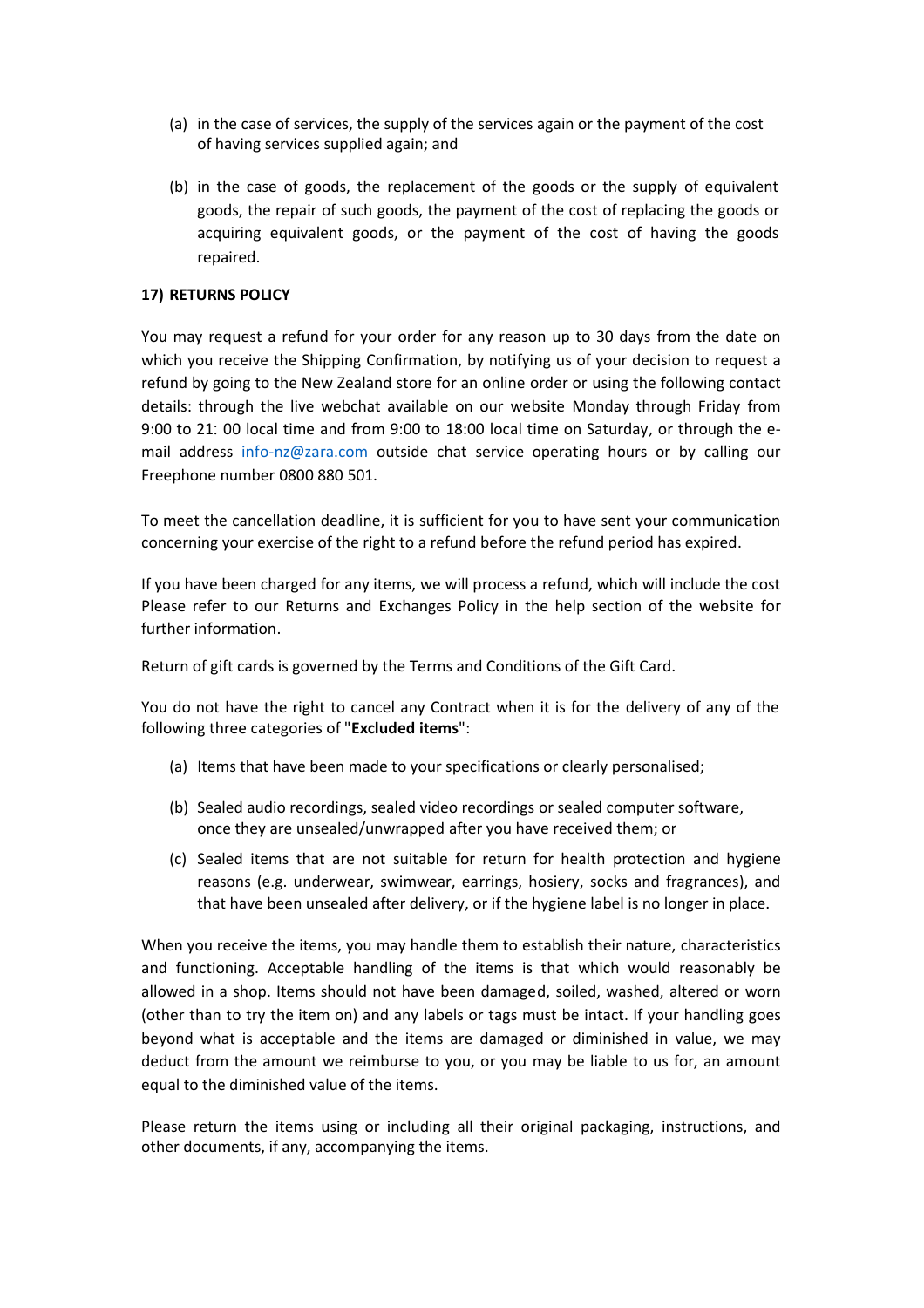You are liable for any diminished value of the items resulting from their handling, other than that which is necessary to establish the nature, characteristics and functioning of the items.

This clause and its benefits are in addition to the other statutory rights and remedies which are available to you under the relevant consumer laws.

# **18) RETURNS METHODS**

To return an item, just choose one of the three flexible return options below:

# **(a) Returns at any ZARA store in New Zealand**

You may return any item to any ZARA store in New Zealand which has the same section to which the items you wish to return belong to. You will need to present, as well as the item, the e-ticket that was attached to the Shipping Confirmation, which is also saved under your account on our website, and on the Zara mobile app. You can present the e-ticket either by showing it in digital form on your mobile phone, or by bringing to the store a print-out of the e-ticket. Returns made via this option are free of charge.

# **(b) Return of items ordered through electronic devices in store, paid for at the till**

Please note that in respect of orders that were originally placed through an electronic device in a Zara store in New Zealand and that were paid for at the till of that store, returns can only take place in any Zara store in New Zealand, and not via method (c) below, or any other method. As noted, returns made at any ZARA store in New Zealand are free of charge.

# **(c) Returns to Post Office.**

You can request from us a pre-paid postage label for you to be able to attach to the parcel and drop your parcel off at your local Post Office. Returns made by this method are not free of charge and there is a fixed fee associated with this. In order to make a return to the Post Office, you should access the "Purchases" then "Returns" section of the website or the Zara APP , and follow the steps provided. You must send the item in the same package that you received it, and follow the directions on the "Returns" section of this website. Please note, that you will bear the cost of a return using the Post Office. In this case, we will charge a fixed fee for the return (please see the HELP section for current fixed fee) and this fee will, where you are eligible for a refund, be deducted from the amount refunded to you.

In circumstances where your return via the Post Office does, upon review by us, not comply with the conditions for a return, the fixed fees to both send us the return plus return your purchase to you will need to be paid by you in order to action the return of your purchase to you.

This fee will not be deducted in circumstances where, upon review by us, the item has a manufacturers fault or is defective.

If you have bought any items as a guest, you may request returns through the link sent to you in the order confirmation email.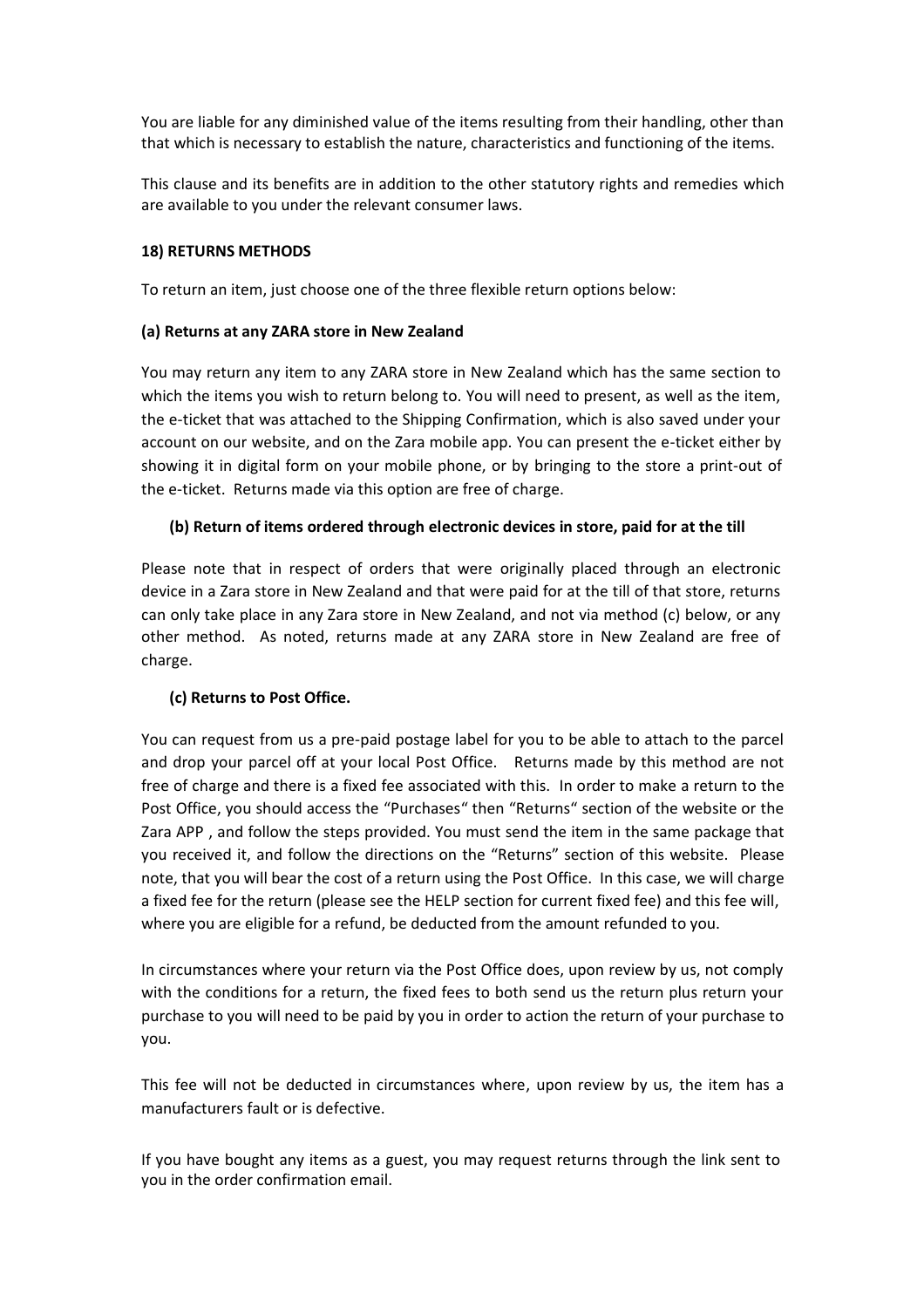After examining the items, we will inform you of whether you have the right to reimbursement of the amounts paid. The refund will be paid as soon as practicable and, in all cases, within 14 days from the date on which we receive the return. Notwithstanding this we may withhold the reimbursement until we have received the items back, or until you have supplied sufficient evidence of having sent back the items, whichever is the earlier. The refund will always be paid (less any cost of return to Post Office, where applicable) using the same payment means you used to pay for your purchase.

You are responsible for the cost and risk of returning the items to us using the Post Office method, as indicated above.

# **QUESTIONS**

If you have any questions, you can contact us via the live webchat available on our website Monday through Friday from 9:00 to 21:00 local time from 9:00 to 18:00 local time on Saturday, through the e-mail address:  $info-nz@zara.com$  outside chat service operating hours or by calling 0800 880 501. The live webchat and the phone number are both closed on Sundays.

#### **19) EXCHANGES – FOR A CHANGE OF SIZE**

If you decide that the item that you have purchased is in the wrong size for you, then you may be able to request a change in its size, without having to pay an additional delivery charge for the new item being sent to you, provided that you return the original item using a free return method of returning it to a New Zealand Zara store.

This option is irrespective of your right to a refund within the refund period which will continue to exist legally and contractually. You can request the change of size via the "Orders and Returns" section of "My Account" on this website. You should select the new size of your item, and provided that:

- (a) it is the same item;
- (b) its price on this website is equal to, or greater than, the price that you paid for the original item (but please note, in these circumstances only, you will not be charged for the price if you are returning one item and exchanging it for the same item in a different size);
- (c) the means of payment that you originally used is one of those specified as such in Clause 13 of these Terms;
- (d) you do not have any other open exchange requests; and
- (e) you are not requesting more than 5 items to be exchanged,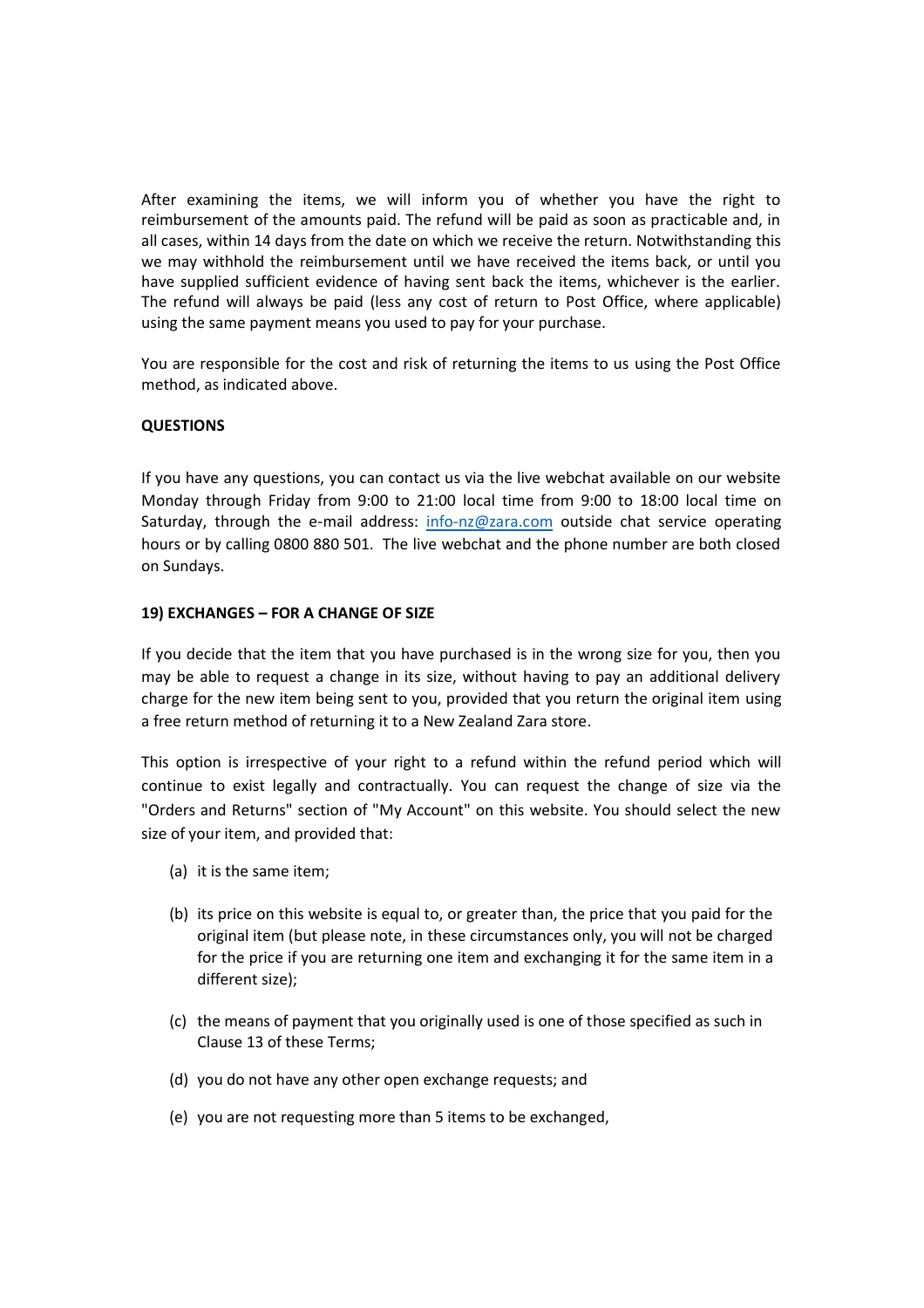then you will be able to request the change in size. Please note that the option for you to change the size of your original item will only be available to you when all five of these conditions are met.

Once you have requested the exchange, and selected the appropriate returns method, you must return the original item, either to any Zara store in New Zealand or by dropping it off at a Post Office using a returns-paid label that we can supply to you. You must return the item without any undue delay, and in any event within a maximum period of 14 calendar days from making the exchange request via this website. As noted, please note, that you will bear the cost of a return using the Post Office. In this case, we will charge a fixed fee for the return (please see the HELP section for current fixed fee) and this fee will, where you are eligible for a refund, be deducted from the amount refunded to you.

In circumstances where your return via the Post Office does, upon review by us, not comply with the conditions for a return, the fixed fees to both send us the return plus return your purchase to you will need to be paid by you in order to action the return of your purchase to you.

Returning an item to a Zara store in New Zealand will not generate a fixed return fee for you.

ttivaarkanni trekojuhe hini ekigingatta arahar hedroctores hindave Zooktina amuntaki take sena se wed as If you want to return the item at your local Post Office you should contact us to arrange for us to send you a pre-paid postage label, and return it in the same package that you received it, with the pre-paid postage label attached, following the directions on the "Orders and Returns" in the help section of the website. Please note you will bear the cost as set out above..

After you have chosen your return method, we will aim to send your new order to you, of the item in its revised size, within 2-3 working days from the date of receiving your return, and in any event within a maximum of 30 days from that date. This option will not present an extra cost to you. The new order is governed by the provisions of these Terms, including your ability to exercise your right to a return.

#### **20) RETURNS OF DEFECTIVE ITEMS**

If the item that you have received is defective, please notify us by using the live webchat available via our website Monday through Friday from 9:00 to 21:00 local time or from 9:00 to 18:00 local time on Saturday, through the e-mail address [info-nz@zara.com](mailto:info-nz@zara.com) outside chat service operating hours or by calling 0800 880 501, and return the item in accordance with Clauses 18 (a) (b) and (c) above. The live webchat and the phone number are both closed on Sundays.

You will be required to provide proof of purchase, for example a copy of the E-ticket attached to the Shipping Confirmation. We will examine the item and if we deem it to be defective, we will provide a full refund including delivery charges, and the refund will be paid using the same means of payment that you originally used to pay for your purchase. These provisions do not limit any applicable statutory rights.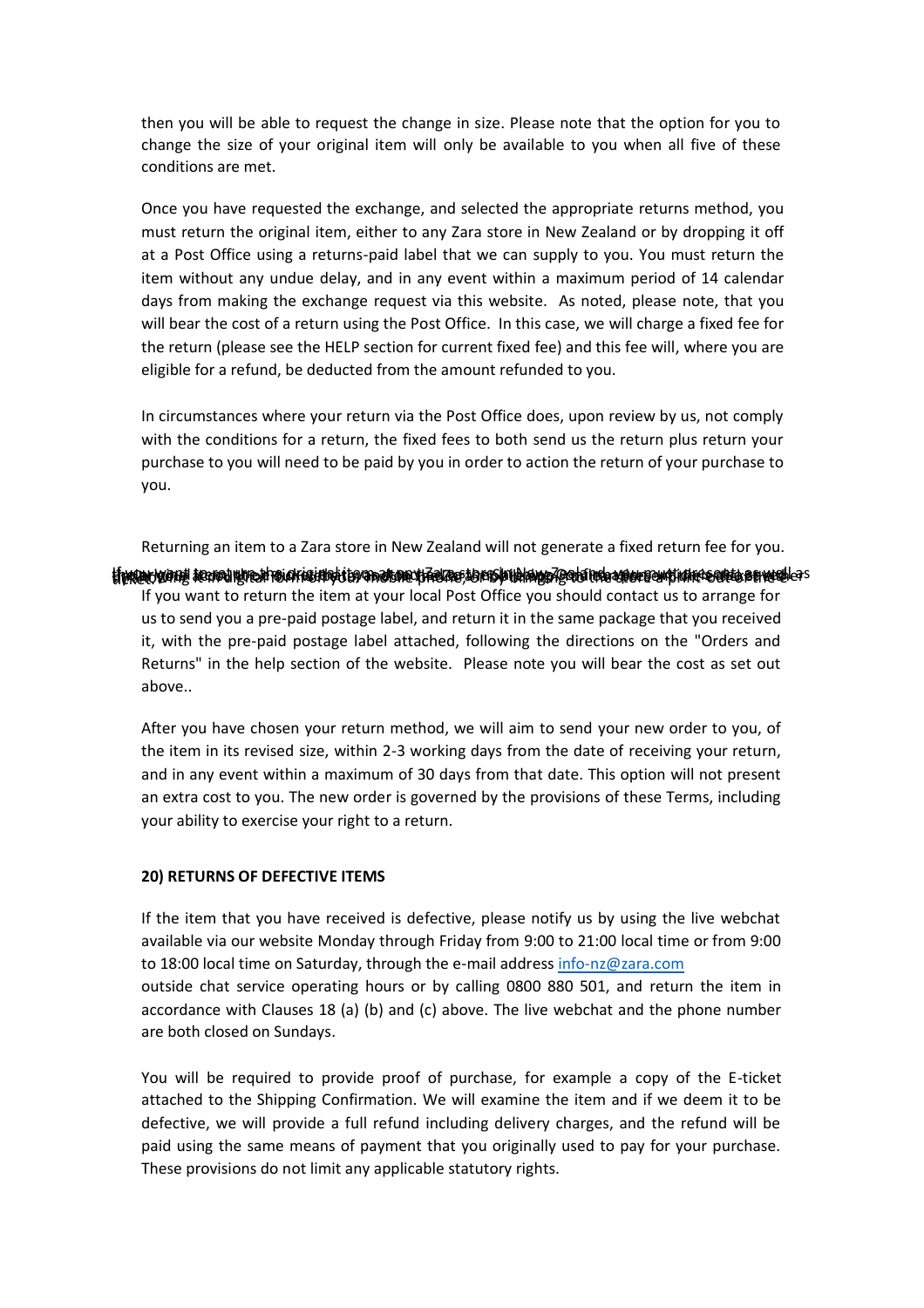This Clause 20 and its benefits are in addition to the other statutory rights and remedies which are available to you under the *Consumer Guarantees Act (1993)*.

### **21) LIABILITY AND DISCLAIMERS**

This Clause 21 is subject always to Clause 16.

Unless otherwise expressly stated in these Terms, and subject always to Clause 16, our liability in connection with any item purchased through our web site is strictly limited to the purchase price of that item.

Notwithstanding the above, nothing in these Terms will exclude or limit in any way our liability:

- (a) For death or personal injury caused by our negligence;
- (b) For intentional fraud or intentional fraudulent misrepresentation; or
- (c) For any matter for which it would be illegal or unlawful for us to exclude or limit, or attempt to exclude or limit, our liability.

Subject to the foregoing paragraph, Clause 16, and to the fullest extent permitted by law, and unless otherwise stated in these Terms, we accept no liability for the following, regardless of their origin:

- (a) loss of income or revenue;
- (b) loss of business;
- (c) loss of profits or contracts;
- (d) loss of anticipated savings;
- (e) loss of data; and
- (f) waste of management or office time.

Due to the open nature of this website and the potential for errors in the storage and transmission of digital information, we do not warrant the accuracy and security of information transmitted to or obtained from this website unless otherwise expressly set out on this website.

All item descriptions, information and materials posted on this website are provided "as is" and subject always to Clause 16, without warranties express, implied or otherwise howsoever arising. Where you are contracting as a consumer, in line with our obligations at law, we will be responsible for delivering items to you that: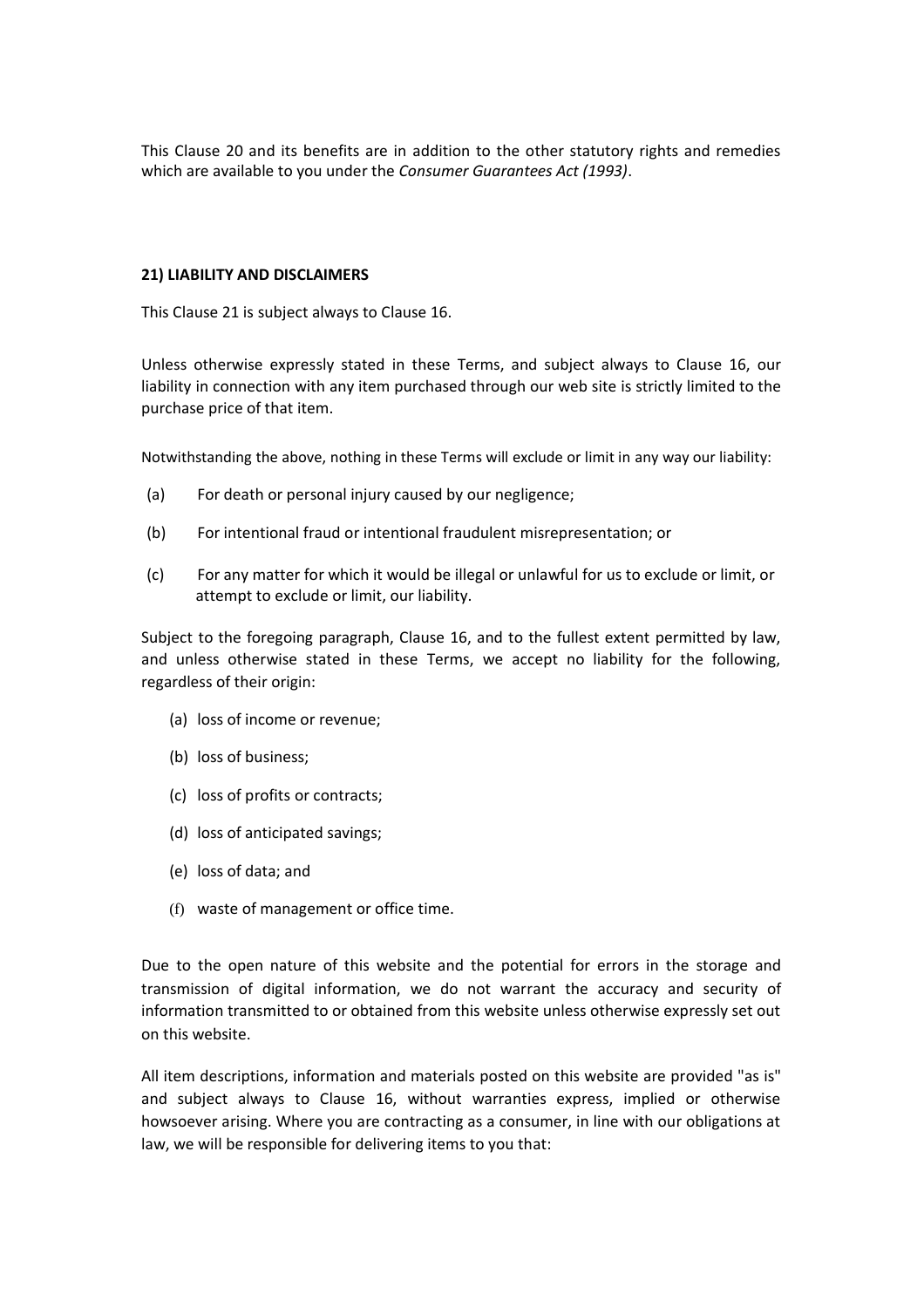- (a) comply with the description given by us and possess the qualities that we have presented in this website;
- (b) are fit for the purposes for which items of their kind are normally used; and
- (c) show the quality and performance which are normal in items of the same type and that can reasonably be expected.

We warrant to you that any item purchased from us through this website is of satisfactory quality and reasonably fit for all of the purposes for which items of the kind are commonly supplied. To the fullest extent permissible pursuant to law and subject always to Clause 16, we disclaim all other warranties of any kind, whether express or implied, in relation to the items available on this website.

Items (including handicraft items) sold by us will often contain the natural characteristics of the materials used in the manufacture of the completed item. Natural characteristics such as grain, texture, knots and colour variation should not be classed as faults or defects. Inconsistencies in these natural characteristics should be expected and appreciated. We select only items of the highest quality but natural characteristics are inevitable and should be accepted as part of the individual appearance of the Item. Nothing in this Clause 22 will affect your statutory rights as a consumer and/or user under Clause 16.

### **22) INTELLECTUAL PROPERTY**

You acknowledge and agree that all copyright, trademarks and all other intellectual property rights in all material or content supplied as part of this website will remain at all times vested in us or our licensors. You are permitted to use this material only as expressly authorised by us or our licensors. This does not prevent you using this website to the extent necessary to make a copy of any order or Contract details.

# **23) VIRUSES, HACKERING AND OTHER CYBERCRIMES**

You may not misuse this website/App by knowingly introducing viruses, Trojans, worms, logic bombs or other material which is malicious or technologically harmful. You will not attempt to have any unauthorised access to this website/App, to the server which hosts this site/App or to any other server, computer or data base related to our website. You undertake not to attack this website via a denial of service attack or a distributed denial of service attack.

By breaching this provision you may commit a criminal offence under the applicable laws and regulations. We will report any such breach to the relevant law enforcement authority and we will co-operate with the appropriate authority to disclose the identity of the hacker. Likewise, in the event of such a breach, your right to use this website will cease immediately.

We accept no liability for any loss or damage resulting from any denial of service attack, virus or any other software or material which is malicious or technologically harmful to your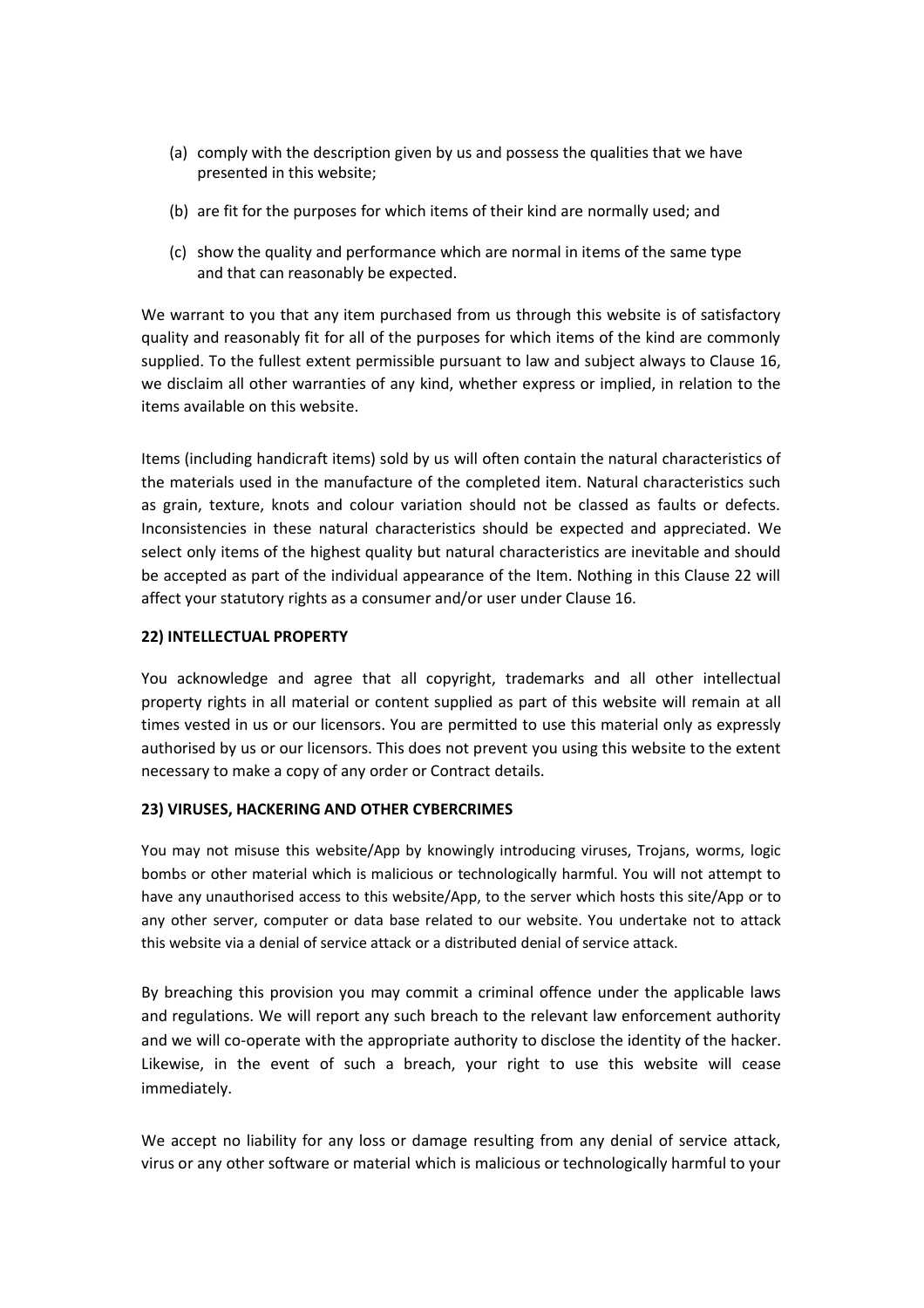computer, equipment, data or material resulting from the use of this website/App or from the downloading of the contents thereof or of such contents to which this website/App redirects.

# **24) LINKS FROM OUR WEBSITE**

We may have links from our website to other third party websites and materials; such links are provided exclusively for information purposes and we do not have any control whatsoever over the contents of such websites or materials. Accordingly, we accept no liability whatsoever for any loss or damage which may arise from the use of such links.

# **25) WRITTEN COMMUNICATIONS**

Applicable laws require that some of the information or communications we send to you should be in writing. When using this website, you accept that communication with us will be mainly electronic. We will contact you by e-mail or provide you with information by posting notices on our website. For contractual purposes, you agree to this electronic means of communication and you acknowledge that all contracts, notices, information and other communications that we provide to you electronically comply with any legal requirement that such communications be in writing. This condition does not affect your statutory rights.

# **26) NOTICES**

All notices given by you to us should be given to us via email to [info-nz@zara.com](mailto:info-nz@zara.com) Subject to and as otherwise specified in Clause 25, we may give notice to you at either the e-mail or postal address you provide to us when placing an order.

Notice will be deemed received and properly served immediately when posted on our website, 24 hours after an e-mail is sent, or three days after the date of posting of any letter. In proving the service of any notice, it will be sufficient to prove, in the case of a letter, that such letter was properly addressed, stamped and placed in the post and, in the case of an e-mail that such email was sent to the specified e-mail address specified by the recipient.

# **27) TRANSFER OF RIGHTS AND OBLIGATIONS**

The Contract between you and us is binding on you and us and on our respective successors and assigns. You may not transfer, assign, charge or otherwise dispose of the Contract, or any of your rights or obligations arising under it (aside from our guarantee), without our prior written consent. We may transfer, assign, charge, sub-contract or otherwise dispose of the Contract, or any of our rights or obligations arising under it, at any time during the term of the Contract. For the avoidance of doubt, any such transfer, assignment, charge or other disposal will not affect your statutory rights as a consumer or your rights under the Contract or cancel, reduce or otherwise limit any warranty or guarantee which may have been provided by us to you, whether express or implied.

# **28) EVENTS OUTSIDE OUR CONTROL**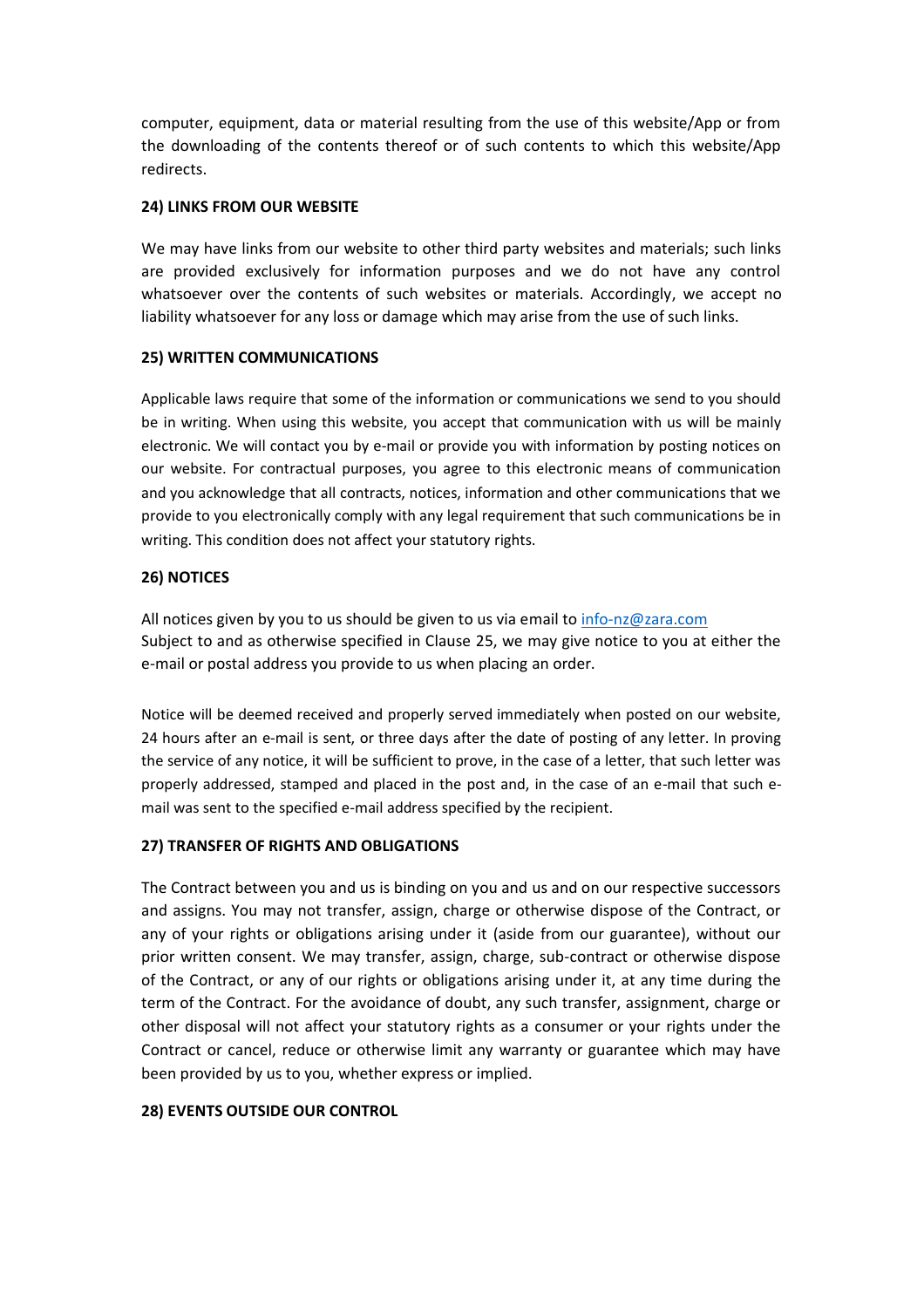We will not be liable or responsible for any failure to perform, or delay in performance of any of our obligations under a Contract that is caused by events outside our reasonable control ("*Force Majeure Event*").

A Force Majeure Event includes any act, event, non-happening, omission or accident beyond our reasonable control and includes in particular (without limitation) the following:

- (a) Strikes, lock-outs or other industrial action.
- (b) Civil commotion, riot, invasion, terrorist attack or threat of terrorist attack, war (whether declared or not) or threat or preparation for war.
- (c) Fire, explosion, storm, flood, earthquake, subsidence, epidemic or other natural disaster.
- (d) Impossibility of the use of railways, shipping, aircraft, motor transport or other means of public or private transport.
- (e) Impossibility of the use of public or private telecommunications networks.
- (f) The acts, decrees, legislation, regulations or restrictions of any government.
- (g) Any shipping, postal or other relevant transport strike, failure or accidents.

Our performance under any Contract is deemed to be suspended for the period that the Force Majeure Event continues, and we will have an extension of time for performance of our obligations for the duration of such a period. We will use our reasonable endeavours to bring the Force Majeure Event to a close or to find a solution by which our obligations under the Contract may be performed despite the Force Majeure Event. If the Force Majeure Event continues for longer than 30 days, you or we may cancel the Contract by giving written notice in accordance with these Terms.

# **29) WAIVER**

If we fail, at any time during the term of a Contract, to insist upon strict performance of any of your obligations under that Contract or any of these Terms, or if we fail to exercise any of the rights or remedies to which we are entitled under a Contract or under these Terms, this will not constitute a waiver or a limitation whatsoever of such rights or remedies and will not relieve you from compliance with such obligations.

A waiver by us of any default will not constitute a waiver of any subsequent default arising from the Contract or the Terms. No waiver by us of any of these Terms will be effective unless it is expressly stated to be a waiver and is communicated to you in writing in accordance with Clause 26 Notices above.

# **30) SEVERABILITY**

If any of these Terms or any provisions of a Contract are determined by any competent authority to be invalid, unlawful or unenforceable to any extent, such term, condition or provision will to that extent be severed from the remaining terms, conditions and provisions which will continue to be valid to the fullest extent permitted by law.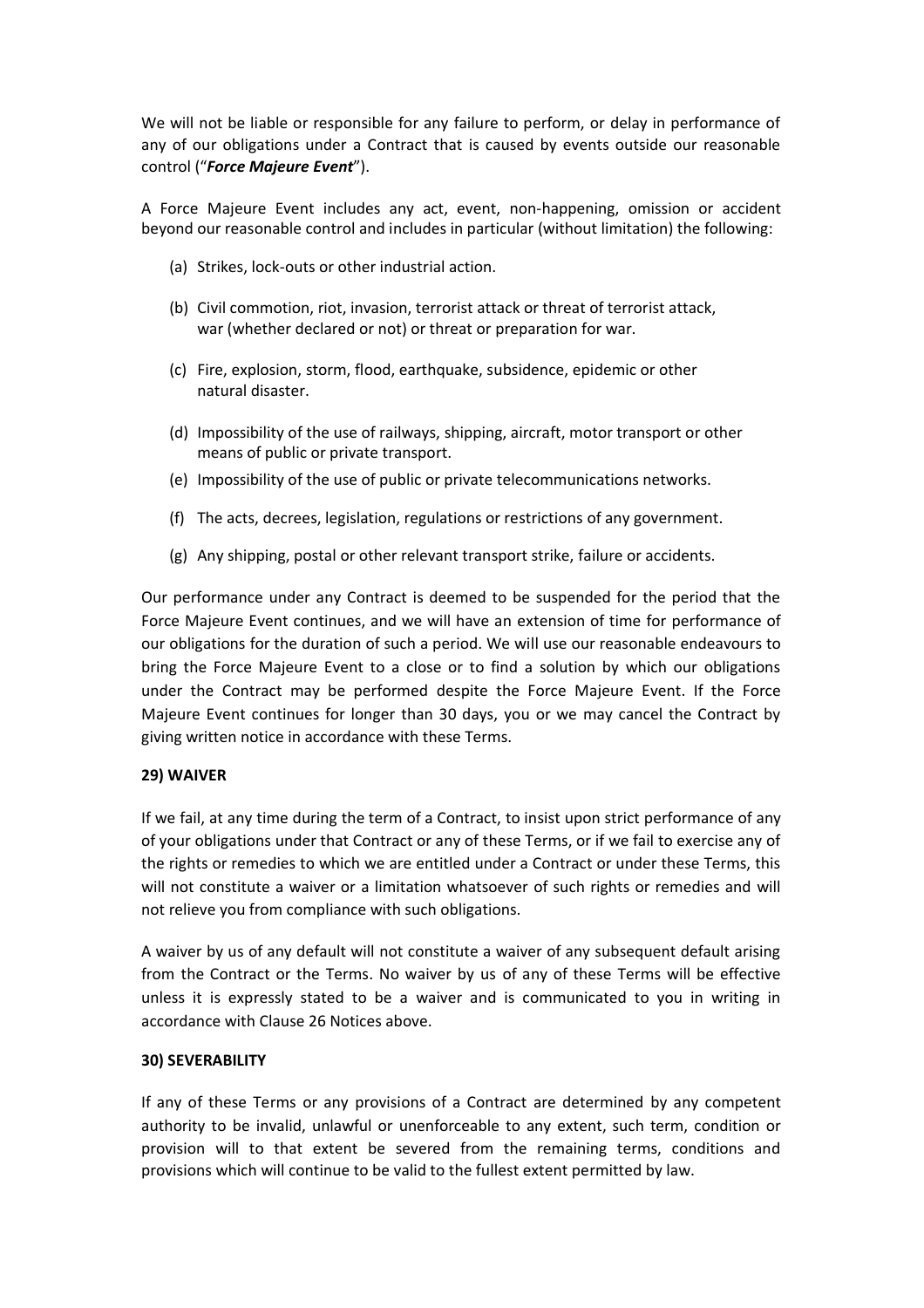### **31) ENTIRE AGREEMENT**

These Terms and any document expressly referred to herein represent the entire agreement between you and us in relation to the subject matter of any Contract and supersede any prior agreement, understanding or arrangement between you and us, whether oral or in writing.

Both You and us acknowledge that, in entering into this Contract, neither You nor us has relied on any representation, undertaking or promise given by the other or implied from anything said or written in negotiations between You and us prior to such Contract except as expressly stated in these Terms.

# **32) OUR RIGHT TO VARY THESE TERMS**

We have the right to revise and amend these Terms from time to time. You will be subject to the policies and Terms in force at the time that you use this website or order items from us, unless any change to those policies, Terms or Privacy is required to be made by law or governmental authority, in which case, any potential changes will also apply to orders previously placed by you.

# **33) LAW AND JURISDICTION**

The use of our website and the Contracts for the purchase of items through such website will be governed by the law of New Zealand. Any dispute arising from, or related to the use of this website or to such Contracts will be subject to the non-exclusive jurisdiction of the courts in and of New Zealand.

If you are contracting as a consumer, nothing in this Clause 33 will affect your statutory rights as such.

# **34) FEEDBACK**

We welcome your comments and feedback. Please send all feedback and comments to us through the live webchat available on our website Monday through Friday from 9:00 to 21:00 local time or from 9:00 to 18:00 local time on Saturday, or to the e-mail address [info-nz@zara.com](mailto:info-nz@zara.com)

outside chat service operating hours. The live webchat is closed on Sundays.

Last update: May 10<sup>th</sup> 2022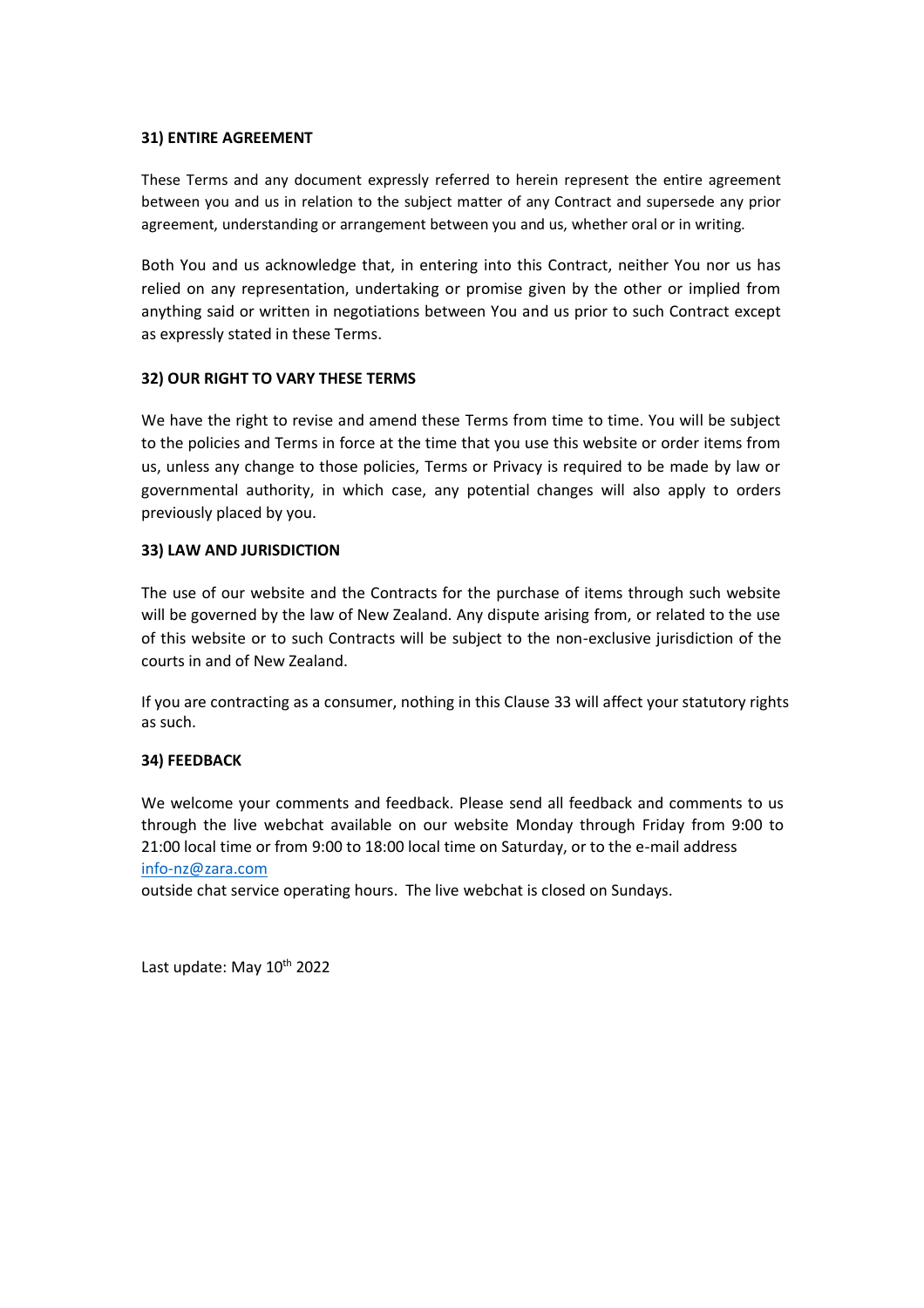# **TERMS AND CONDITIONS OF USE OF 'ZARA' APP FEATURES**

These Terms and Conditions of Use (the "Terms") specifically govern the access to and use of the services and various features available on ZARA's App (as defined below). These Terms are in addition and without prejudice to the Purchase Conditions of [www.zara.com.](http://www.zara.com/)

Features available on the App include: (i) the option to purchase goods via ZARA's App, this being deemed to be a purchase made on the Online Store, and therefore subject to the Purchase Conditions of www.zara.com; (ii) the option to manage receipts for purchases made on ZARA's online stores (the "Online Store") and, (iii) the option to receive the electronic receipt or electronic proof of purchase, by showing at ZARA's Physical Stores the designated exclusive QR for such purposes. Both Physical Store and Online Stores are operated in New Zealand by Zara Retail NZ Limited (Company number 5828730) having its registered office at Zara Retail NZ Limited C/O DLA Piper New Zealand, Level 15, PwC Tower,15 Customs Street West, Auckland 1010,NEW ZEALAND.

#### **1. GENERAL DESCRIPTION OF THE SERVICE**

#### **1.1 Purchase of goods o[n www.zara.com v](http://www.zara.com/)ia ZARA's APP**

Customers can purchase goods on [www.zara.com v](http://www.zara.com/)ia ZARA's App. Therefore, purchases made using the App are deemed to be purchases made on the Online Store and as such, are subject to the Purchase Conditions of [www.zara.com, w](http://www.zara.com/)hich you need to accept upon purchasing any good.

#### **1.2 Management of receipts for purchases made on the Online Store**

The receipts for purchases made on the ZARA Online Store will be stored on the App, specifically in the 'My Purchases' section.

#### **1.3 Obtaining an electronic receipt**

When paying for a purchase in Physical Stores, you may request a receipt in electronic format. To do so, the QR code on the App that will be displayed for this purpose must be presented so that the receipt can be automatically sent to the App.

From this moment on, you may make exchanges or returns at Physical Stores using said receipt, under the applicable Terms and Conditions, according to the commercial policy of ZARA, and, in any event, in accordance with current legislation.

In this instance, you will not be issued a paper receipt. Therefore, it is paramount that you understand that by using this QR code you expressly request the e-receipt or the proof of purchase in electronic form, thus opting out of receiving it in paper form.

In any case, the laws regarding e-receipts or any other applicable law, and those laws that apply to these Terms and Conditions prevail over these Terms and Conditions to the extent of any inconsistency.

If you choose to de-register as an App user, you may request, during the de-registering process, that all the receipts stored in the App be sent by email to an email address that you provide to us.

#### **1.4 Scan receipts**

If your original receipt is in paper format, you can generate a digital version of the same receipt by scanning the QR code that is found printed on the receipt. From then on, you can use this electronic receipt to make exchanges or returns in Physical Stores, although please note that any exchanges or returns will always be in accordance with the relevant terms and conditions, ZARA's commercial policies, and all relevant legislation.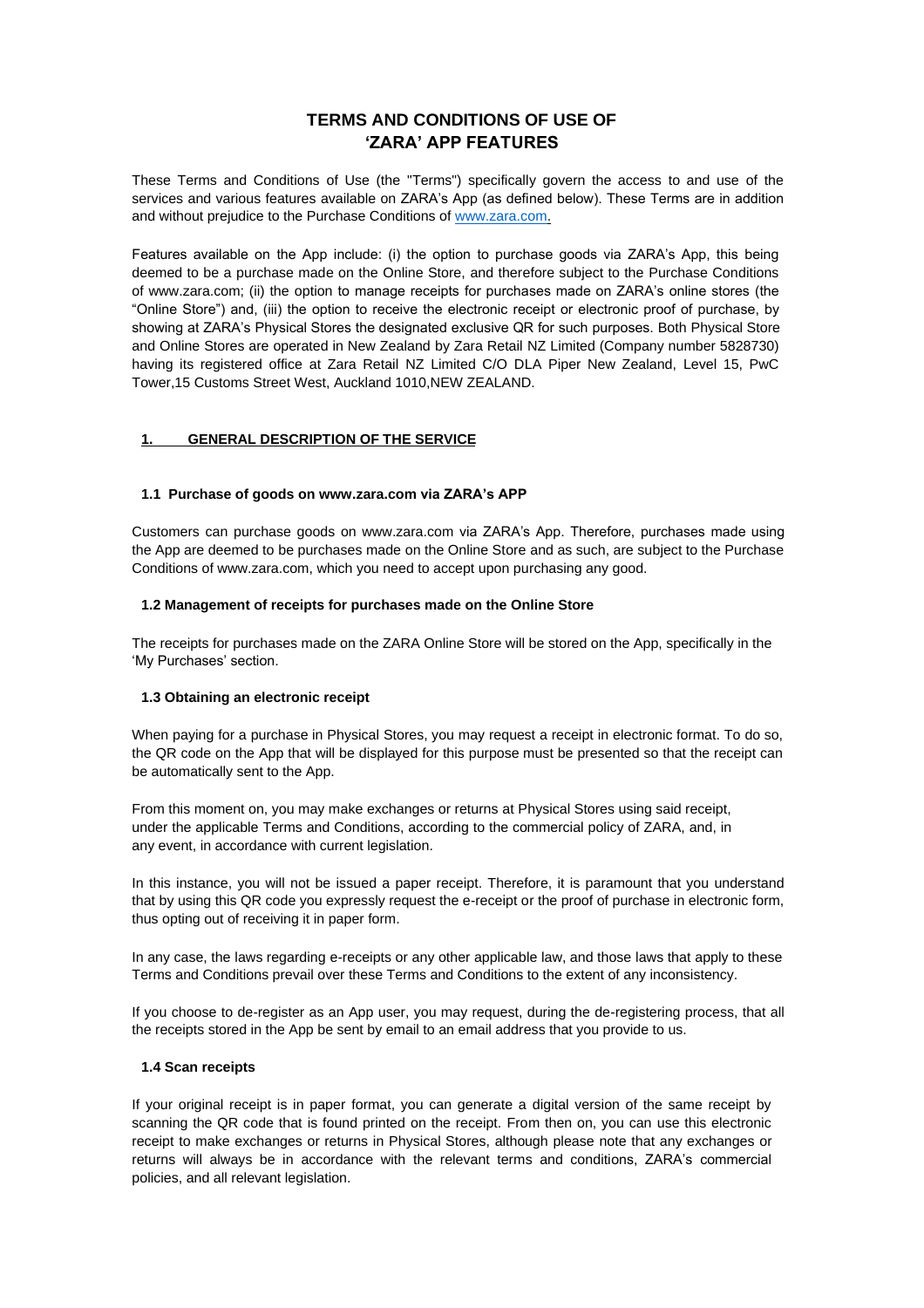### **2. AVAILABILITY OF SERVICES OFFERED VIA THE APP**

In accordance with applicable laws, we reserve the right to amend, suspend or delete, at any time, at our sole discretion and without prior notice, be it generally or in particular for one or more users, any or all of ZARA'S App features, and to modify, suspend or delete, under the same terms, the availability of all or part of the Service.

### **3. LIABILITY**

Except in those cases where the exclusion of liability is legally limited, we are not liable for any damage that you may suffer from using ZARA's App including all or any of its different features. You agree to use ZARA's App exclusively for the purposes for which it is intended and therefore, to not make any improper or fraudulent use of the App, and you will be liable to the Company and/or any third party for any damage which may arise from an improper use of ZARA's App. You will be liable in the following cases:

a) when, where applicable, your equipment or terminals associated with the App, SIM cards, email addresses and/or any Passwords are used by a third party authorised by you without our knowledge and for all use by that third party;

b) when any error or malfunction occurs when you are using the App's different features as a result of defective hardware, software, devices or terminals or of a lack of the necessary security measures installed on the device on which you are using the App.

### **4. INTELLECTUAL PROPERTY, INDUSTRIAL PROPERTY AND OTHER RIGHTS ASSOCIATED WITH THE APP.**

Any of the elements that form part or are included in the App are the property or are under the control of the Company or third parties having authorised their use. All of the above shall be hereinafter referred to as the "Property".

Users agree not to remove, delete, alter, manipulate or in any other way amend:

- The notes, legends, signs or symbols that either the Company or the legal right holders incorporate into their property with regard to intellectual or industrial property (e.g. copyright, ©, ® and ™, etc.,).

- Protection or identification of technical devises that the Property may contain (e.g. watermarks, fingerprints, etc.,). Users acknowledge that under these Terms, the Company does not assign or transfer any rights over their Property or over any third-party properties.

The Company only authorises users to access and use the Properties in accordance with these Terms.

Users are not authorised to copy, distribute (including by email or on the Internet), transmit, communicate, amend, alter, transform, assign, or in any other way engage in activities that entail the commercial use of the Property, whether in whole or in part, without the express written consent of the legal holder of the exploitation rights.

Access to and use of the Property will and must always and in all cases be for strictly personal and noncommercial purposes.

The Company reserves all rights over the Property that it owns including, but not limited to, all intellectual and industrial property rights that it holds over the Property.

The Company does not grant users any licences or authorisations to use the Property it owns other than those expressly set forth in this clause. The Company reserves the right to terminate or amend at any time and on any grounds any licences granted under these Terms.